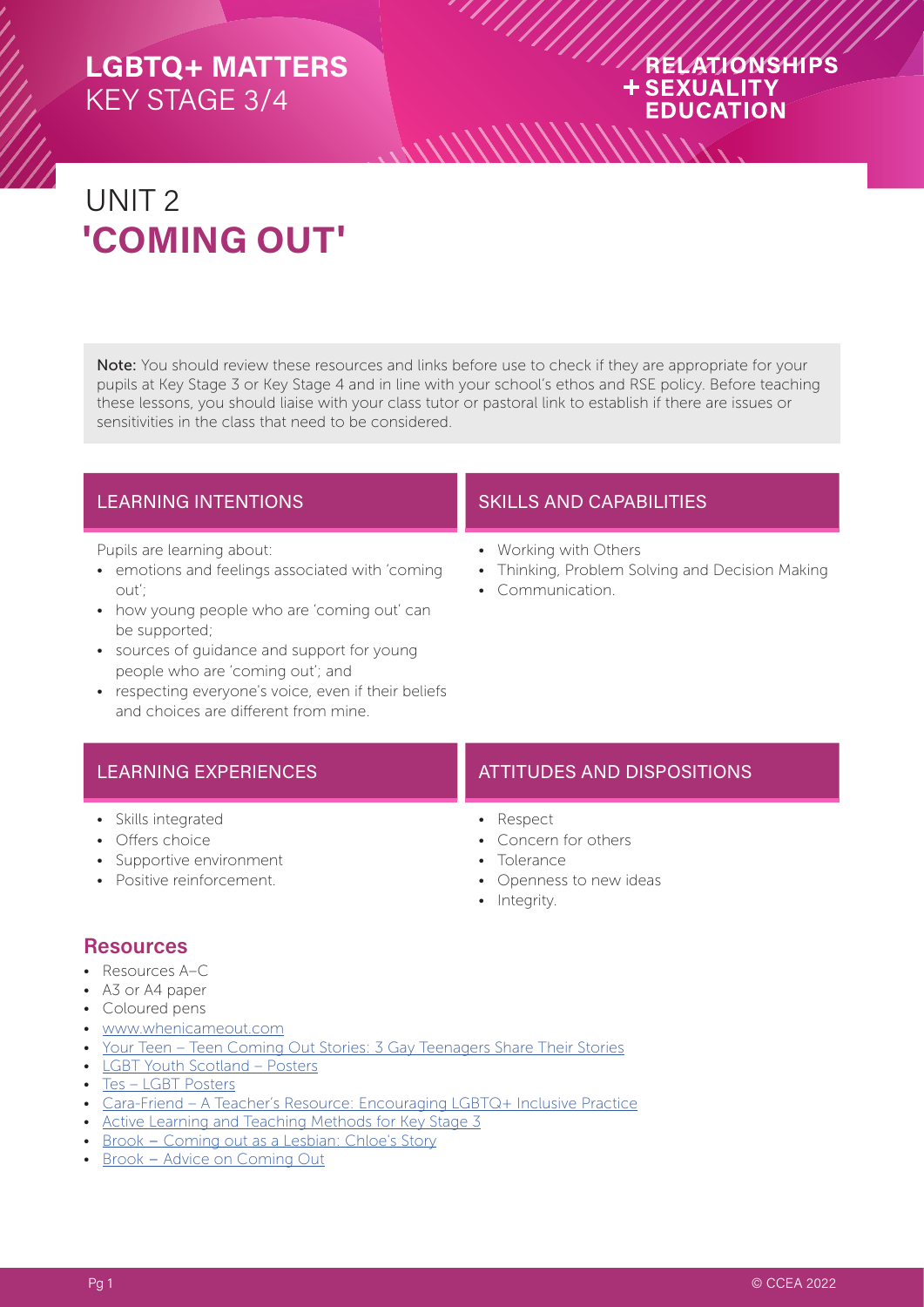## RELATIONSHIPS **+SEXUALITY EDUCATION**

# UNIT 2 **'COMING OUT'**

#### **Activity 1 Emotions and feelings**

- Ask the pupils the following questions:
	- What does 'coming out' mean?
	- Does it mean the same for everyone?
	- How do you think a person might feel before and after they 'come out'?
- Explain to the pupils that they're going to explore the emotions and feelings that someone may feel when 'coming out'.
- Introduce some 'coming out' stories from one or more of the sources below:
	- www.whenicameout.com
	- [Your Teen Teen Coming Out Stories: 3 Gay Teenagers Share Their Stories](https://yourteenmag.com/health/teen-sexuality/coming-out-personal-stories), available at www.yourteenmag.com
	- Brook – [Coming out as a Lesbian: Chloe's Story](https://www.brook.org.uk/your-life/coming-out-as-a-lesbian-chloes-story/)
- Follow up by asking the pupils the questions below to stimulate their thinking:
	- Did everyone have the same experience of 'coming out'?
	- What differences were there?
	- Did it seem harder for some people than others? What made it harder?
	- What impact might the different experiences have had on the person, their family and/or their friends?
	- Depending on the person's experience, do you think they might have felt differently before coming out, in the process of coming out and after coming out?
- Divide the class into small groups and give each group a copy of Resource A.
- Give each group a different task from the list below:
	- Discuss the emotions and feelings someone may feel before 'coming out'.
	- Discuss the emotions and feelings someone may feel in the process of 'coming out'.
	- Discuss the emotions and feelings someone may feel after 'coming out'.
- You may want to guide the pupils at the start to help them think of ideas.
- Ask the groups to write down the emotions and feelings in the relevant column on Resource A.
- After the groups have finished, ask them to share their ideas with the rest of the class.

#### **Activity 2 Contact the helpline**

- Divide the class into pairs or small groups.
- Give each group a copy of Resource B, which features scenarios about 'coming out'.
- Ask the pupils to act as agony aunts and offer advice to these fictional pupils. They can write their advice under each scenario on Resource B.
- After the groups have finished, ask them to share their ideas with the rest of the class and gather alternative advice for each scenario.
- Then ask the class to discuss the advantages and disadvantages of the different advice each group has provided.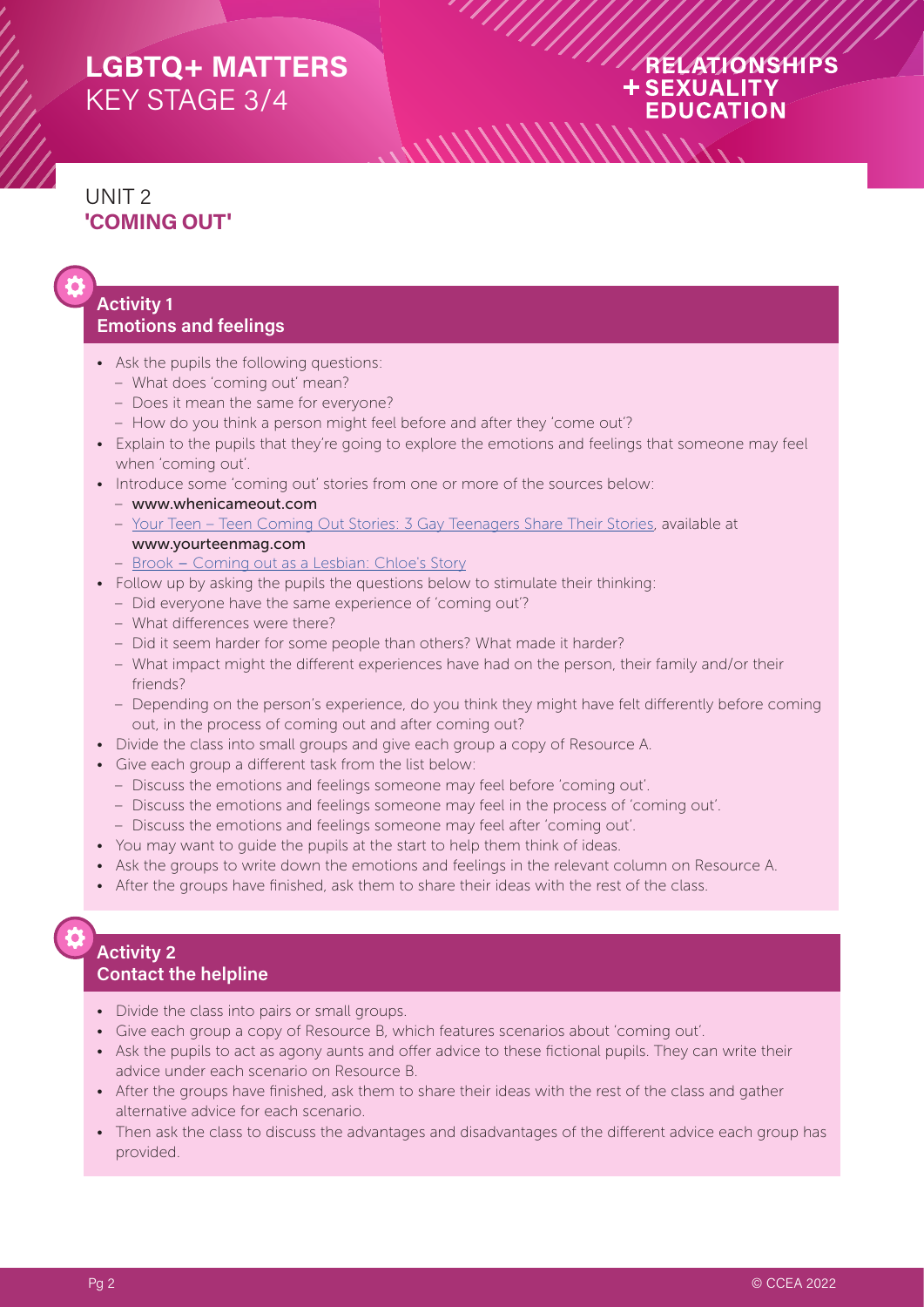## RELATIONSHIPS + SEXUALITY **EDUCATION**

# UNIT 2 **'COMING OUT'**



#### **Activity 3 What can teachers and your school do?**

- Start this activity by suggesting how you, as a teacher, could be sensitive to the needs of a young person when they first 'come out'. See Resource C for some examples.
- In groups of three or four, ask the pupils to add four more examples of how staff, pupils and the school in general could be supportive to a young person when they 'come out'.
- After the groups have finished, ask them to share their ideas with the rest of the class.
- Pupil answers might include:
	- creating an inclusive environment for pupils identifying as LGBTQ+;
	- reviewing school policies to make sure that they address the issues that LGBTQ+ pupils and staff may face on a daily basis;
	- making sure that initial reactions to a young person's decision to 'come out' are compassionate and encouraging;
	- using positive language;
	- using correct pronouns; and
	- tackling any gender-based bullying issues immediately and having a zero-tolerance policy on discrimination and bullying of any type.

### **Teaching Notes**

You might find the resources below useful for this topic:

- Cara-Friend has produced [A Teacher's Resource: Encouraging LGBTQ+ Inclusive Practice](https://cara-friend.org.uk/codeless_portfolio/teachers-resource/), available at www.cara-friend.org.uk, to help teachers support, quide and advise pupils who identify as LGBTQ+, or who are questioning their sexual orientation and/or gender identity.
- The Brook advice available at [www.brook.org.uk](https://www.brook.org.uk/your-life/advice-on-coming-out/) provides help and guidance for LGBTQ+ young people who are considering 'coming out.'
- The Living Out website, available at www.livingout.org, features stories about Christians experiencing same-sex attraction. These stories can be useful discussion starters for exploring same-sex attraction and, for example, making the decision to live a life of celibacy.

#### **Activity 4 Review of learning intentions**

It's important that pupils have opportunities to reflect on their learning. You can choose from a range of methods detailed in our [Active Learning and Teaching Methods for Key Stage 3](https://ccea.org.uk/downloads/docs/ccea-asset/Curriculum/Active%20Learning%20and%20Teaching%20Methods%20for%20Key%20Stage%203.pdf) resource, such as:

- Dartboard Evaluation
- Graffiti Board
- Fist-to-Five
- KWL (Know Want to Know Learned) Grid
- Post-It Collection
- Think, Pair and Share.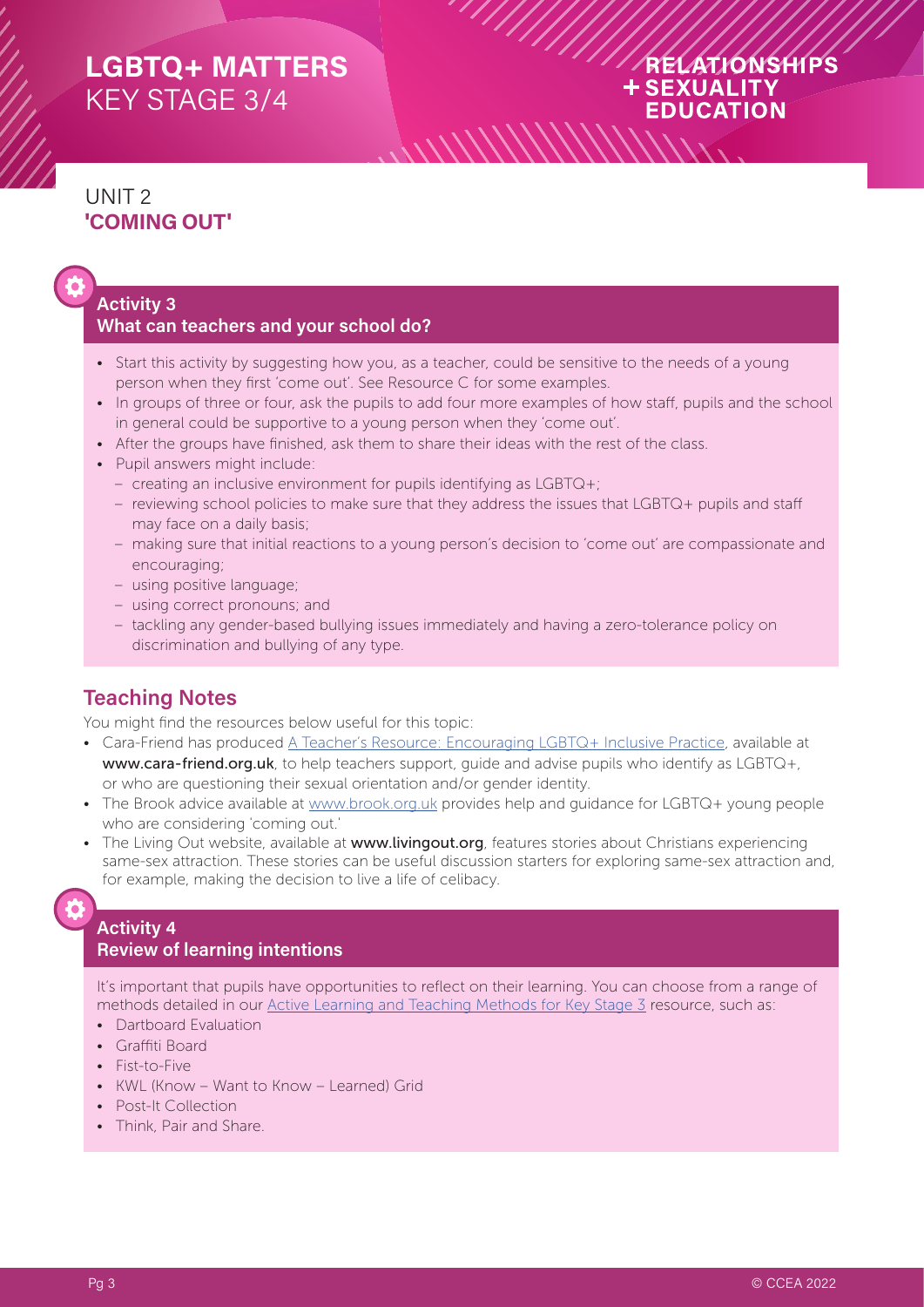# ARELATIONSHIPS **EDUCATION**

## RESOURCE A: **EMOTIONS AND FEELINGS**

| <b>Before 'Coming Out'</b> | In the Process of<br>'Coming Out' | After 'Coming Out' |
|----------------------------|-----------------------------------|--------------------|
|                            |                                   |                    |
|                            |                                   |                    |
|                            |                                   |                    |
|                            |                                   |                    |
|                            |                                   |                    |
|                            |                                   |                    |
|                            |                                   |                    |
|                            |                                   |                    |
|                            |                                   |                    |
|                            |                                   |                    |
|                            |                                   |                    |
|                            |                                   |                    |
|                            |                                   |                    |
|                            |                                   |                    |

 $\frac{1}{2}$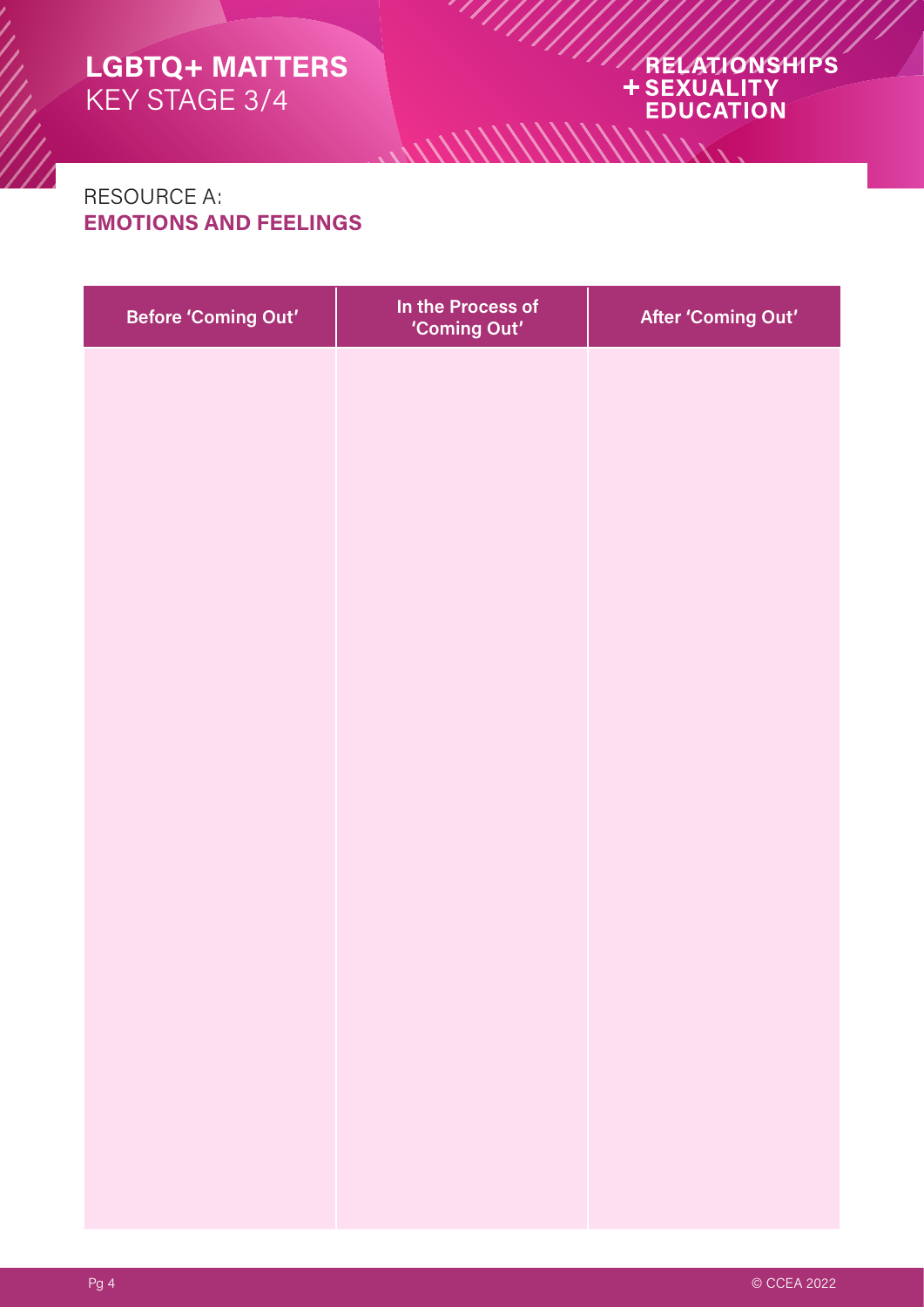### ATIONSHIPS **SEXUALITY EDUCATION**

# RESOURCE B: **CONTACT THE HELPLINE**



# Dear helpline,

My name is Danielle. I am 15. I have recently 'come out' as bisexual to my parents and they are furious! They simply cannot accept it. I am devastated and feel very rejected! What should I do?

# Dear helpline,

My name is Jill. I am 14. I have recently told my friends that I am a lesbian and everyone in school knows. I want to tell my parents, but I am frightened they will hate me and say I am not 'normal'. Can you give me some advice?

#### Dear helpline,

My name is Jacob. I am 16. I have recently 'come out' as gay and all of my friends and family are very supportive. However, some of the boys at school have complained that they don't want to get changed in front of me during PE. I am feeling very upset. Can you help?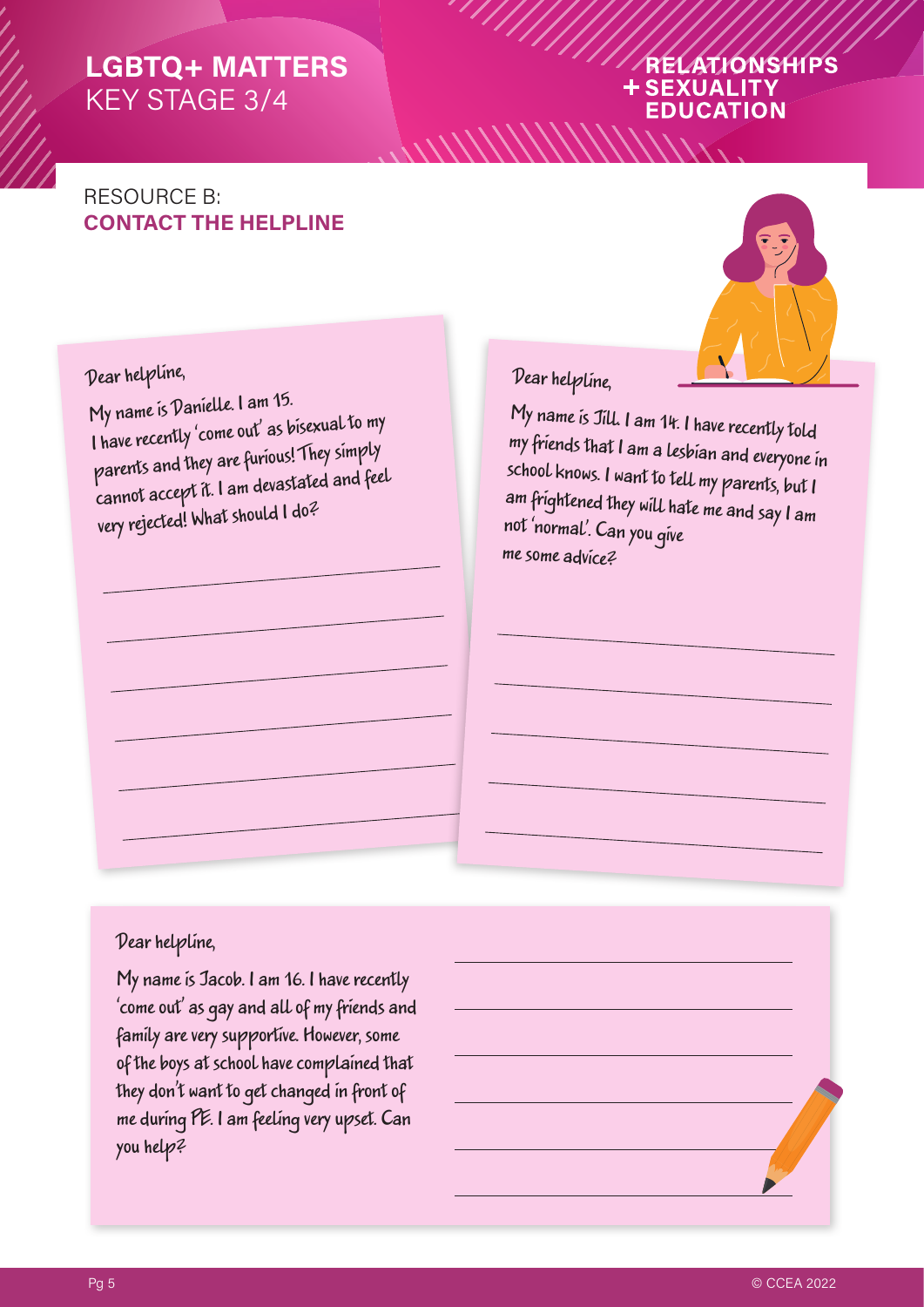### RELATIONSHIPS **+SEXUALITY EDUCATION**

 $\frac{1}{2}$ 

# RESOURCE B: **CONTACT THE HELPLINE**

### Dear helpline,

My name is John. I am 14. I know that I am gay, but I don't feel ready to have a boyfriend. Should I 'come out'? I am worried that there will be pressure to move too fast.